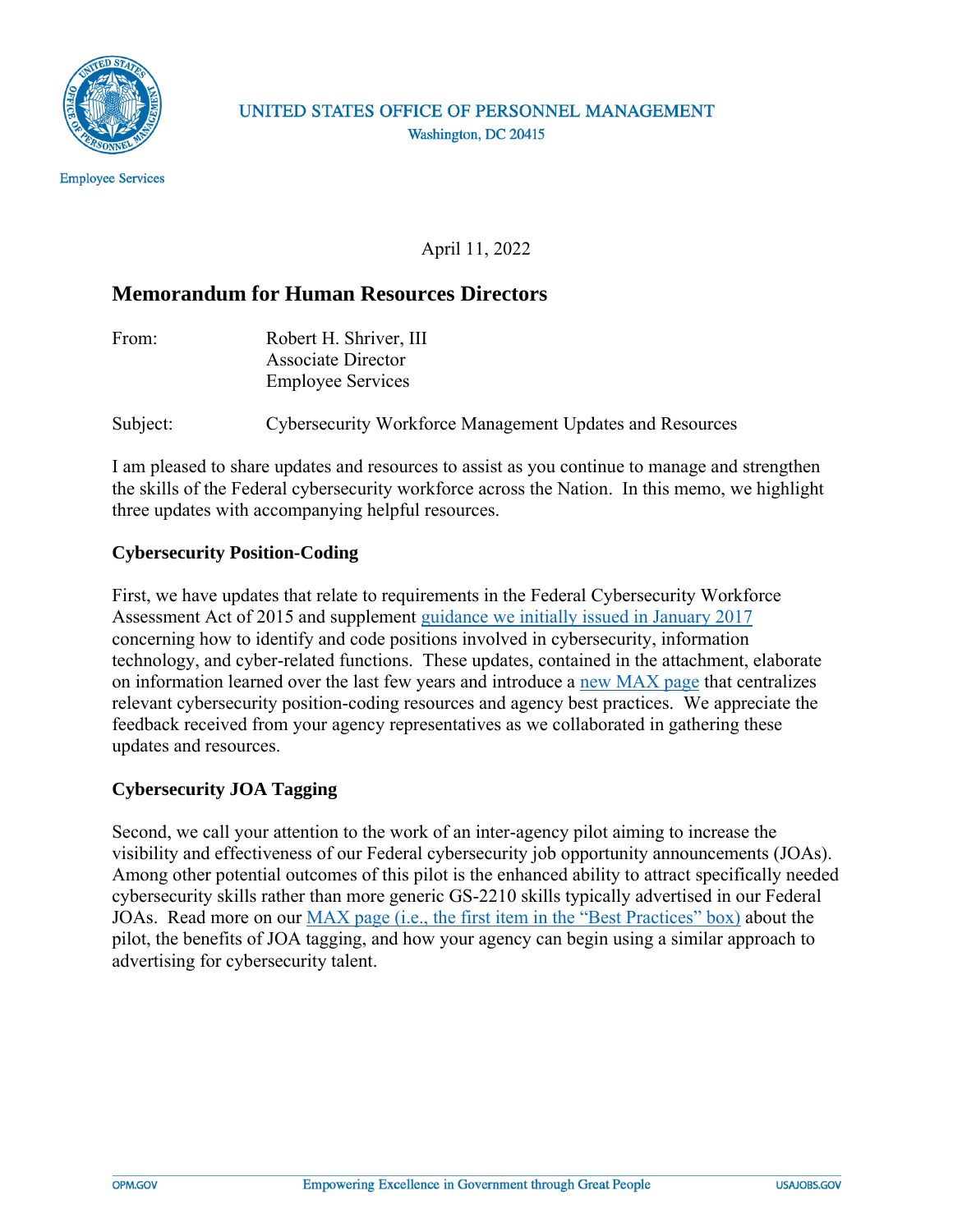#### **Cybersecurity Hiring Resource Hub**

Third, we introduce you to a new ["Cybersecurity Hiring Resource Hub"](https://www.opm.gov/policy-data-oversight/future-of-work/) on OPM's Future of Work website. The Resource Hub gives you easy access to resources, including information on flexibilities for recruiting, hiring, and retaining cybersecurity employees. Additionally, the attached 2-page information sheet elaborates on these flexibilities.

If you have questions about the updates described in this memo, please email them to [CyberHRStrategy@opm.gov.](mailto:CyberHRStrategy@opm.gov)

#### Attachments

cc: Chief Human Capital Officers, Deputy Chief Human Capital Officers, Chief Information Officers Council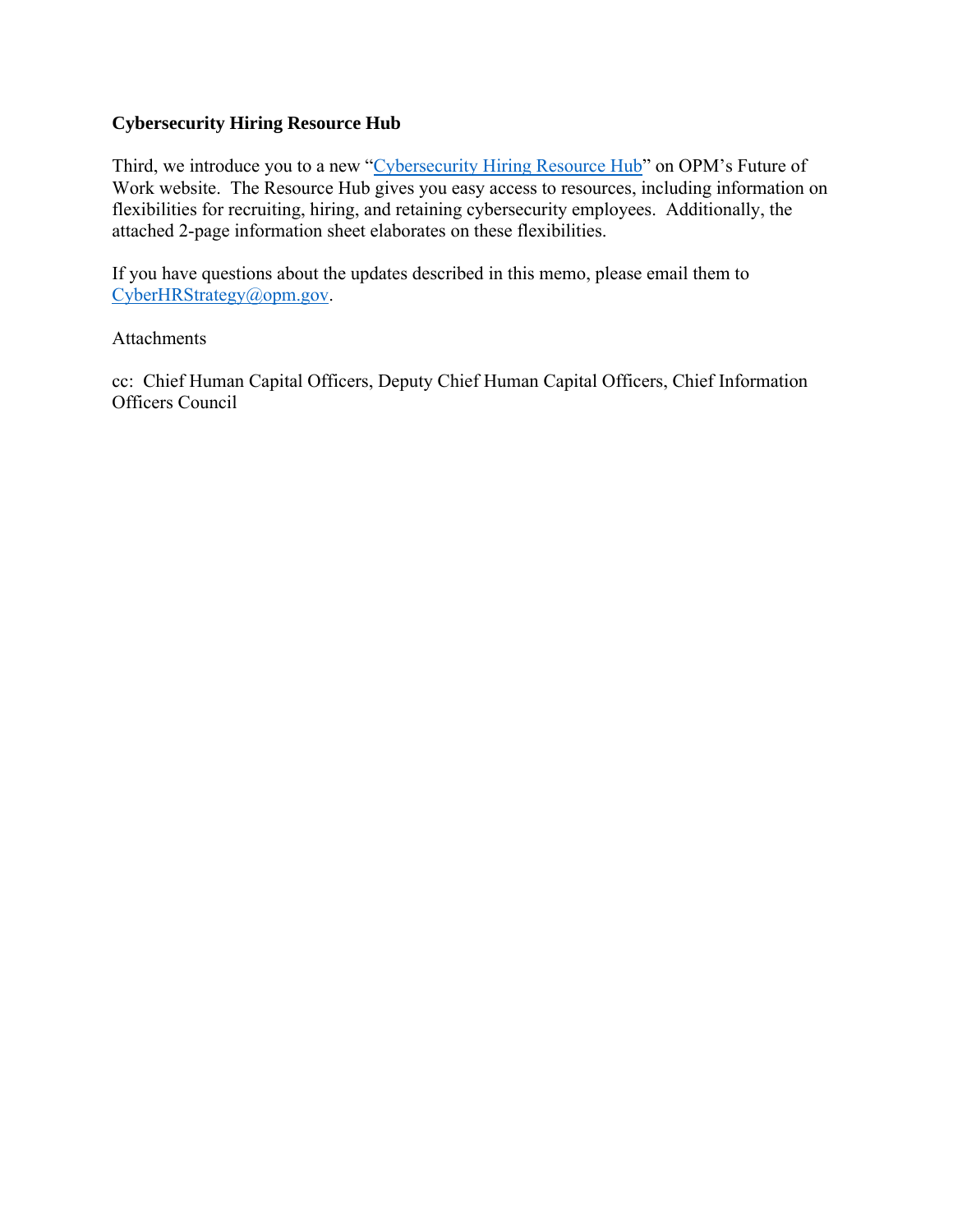# **OPM Memo: Cybersecurity Workforce Management Updates and Resources Attachment 1**

### **Cybersecurity Position-Coding Updates and Resources April 2022**

#### **1. MAX Page for Centralized Collection of Guidance and Resources**

a. Cybersecurity position-coding guidance and other pertinent resources from the inter-agency community, including best practices, are available on [a new MAX page.](https://community.max.gov/display/HumanCapital/Cyber+Position-Coding+Guidance+and+Resources)

#### **2. Workforce Framework for Cybersecurity (NICE Framework)**

- a. The NICE Framework and its Work Roles are foundational to the cybersecurity position codes because the codes align to each of the Work Roles. NICE periodically revises its Framework to keep it updated. Current and previous versions of the Framework are available on the [NICE website;](https://www.nist.gov/itl/applied-cybersecurity/nice/nice-framework-resource-center) future versions will also be posted there.
- b. Work Roles presented in future versions of the NICE Framework may evolve and change in number, but agencies may use, or code their positions to, current or previous Work Roles in perpetuity.
- c. The NICE Framework Categories arrange Work Roles into groupings. These groupings are useful for educating managers and human resources staff on the applicability of the NICE Framework to coding their agency workforce. Other interpretations of Work Role groupings are available on the [MAX page.](https://community.max.gov/display/HumanCapital/Cyber+Position-Coding+Guidance+and+Resources)

#### **3. Conditional Criteria Associated with Cybersecurity Position-Coding**

- a. Certain cyberspace effects and intelligence-related functions are typically performed in organizations with particular authorities under title 10, 50, 32, etc., of the US Code, rather than organizations with title 5 authorities. The NICE Framework Categories of "Collect and Operate" (sometimes referred to as cyberspace effects) and "Analyze" (intelligence-related) contain these Work Roles. Other interpretations of Work Roles assigned to these functions are available on the [MAX page.](https://community.max.gov/display/HumanCapital/Cyber+Position-Coding+Guidance+and+Resources)
- b. During GAO's audit of agencies' implementation of Federal Cybersecurity Workforce Assessment Act requirements, it directed agencies to assign a Work Role code other than "000" to each position classified in the GS-2210 occupational series. Although not a rule from OPM, GAO believes this is consistent with the intent of the Act.
- c. Agencies may want to tailor their internal systems to operate according to the conditions listed above. For example, to improve cybersecurity position-coding accuracy, agencies could program internal systems to restrict use of Work Role codes that are inappropriate for their circumstances.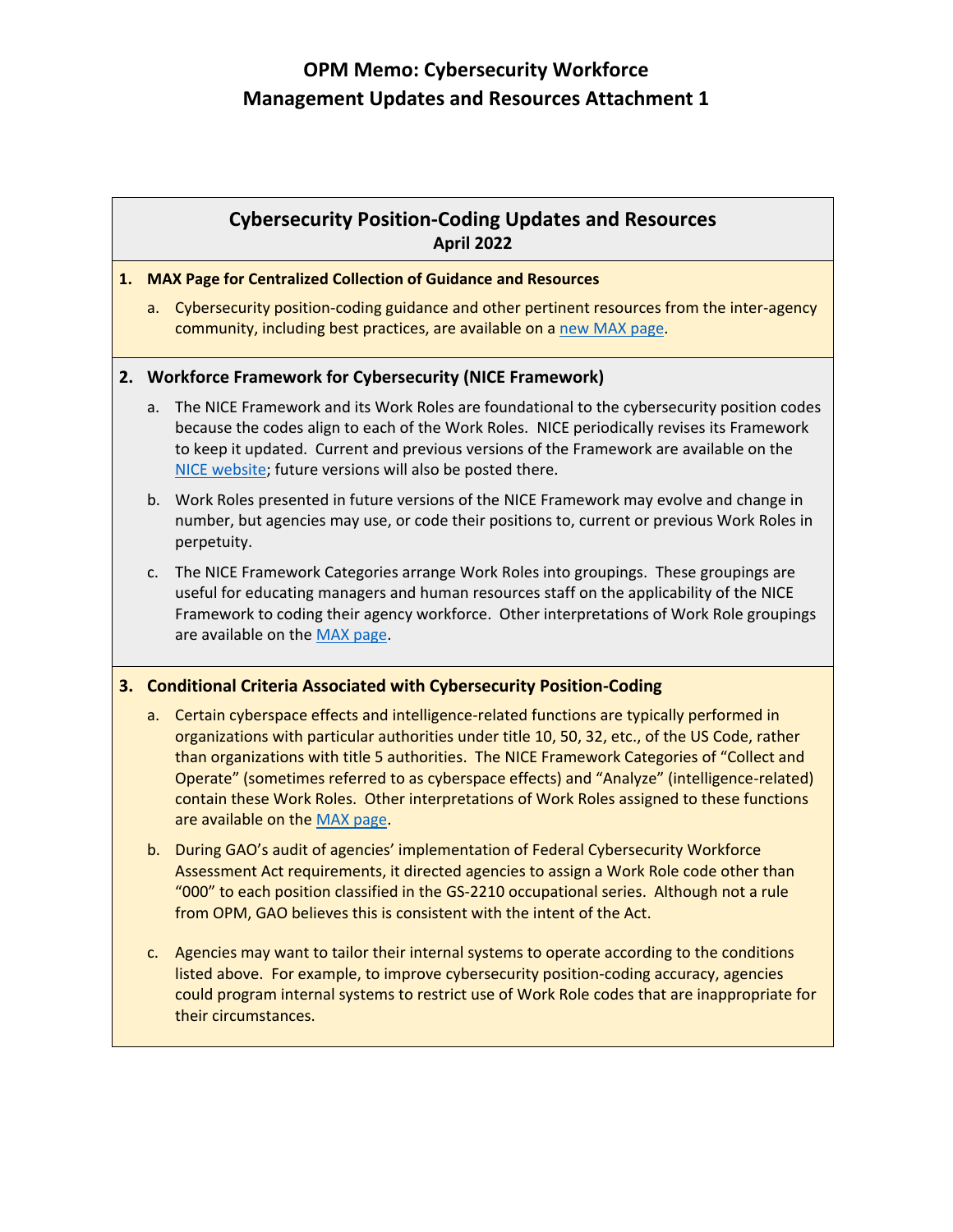# **Federal IT/Cybersecurity: Governmentwide Recruitment and Retention Authorities**



*Time is of the essence – the Federal Government must close the skills gap and hire IT/Cyber talent to strengthen our cyber defense. Consider the available authorities and incentives to modernize IT and build a workforce of the 21st century.* 



# **Hire IT/Cyber Talent Fast Use the Direct Hire Authority (DHA)**

A [DHA](https://www.opm.gov/policy-data-oversight/hiring-information/direct-hire-authority/#url=Fact-Sheet) is an appointing (hiring) authority that the Office of Personnel Management (OPM) can provide to Federal agencies for filling vacancies when a critical hiring need or sever shortage of candidates exists.

### **Which cybersecurity/IT federal positions are covered by DHA?**

*These occupational series are covered at grade levels 12-15:*

| GS-0854 | <b>Computer Engineers (Cybersecurity)</b>    |
|---------|----------------------------------------------|
| GS-1550 | <b>Computer Scientists (Cybersecurity)</b>   |
| GS-0855 | <b>Electronics Engineers (Cybersecurity)</b> |
| GS-2210 | <b>IT Cybersecurity Specialist</b>           |

**Read the [CHCOC announcement](https://chcoc.gov/content/announcing-government-wide-direct-hire-appointing-authorities) for more information.**



# **Ways to Recruit Senior Executive Service (SES)**

**Use one of the following authorities to [hire an](http://www.opm.gov/policy-data-oversight/senior-executive-service/)  [executive to lead America's](http://www.opm.gov/policy-data-oversight/senior-executive-service/) workforce.** 

**Noncompetitive Appointment or Reinstatement** occurs when a SES Candidate Development Program graduate is certified by the Qualifications Review Board, or a former SES member is eligible for reinstatement. *(5 CFR 412 subpart C)*

**Noncareer Appointment** occurs when an agency makes a SES noncareer appointment to SES positions after OPM authorization for each appointment. *(5 CFR 317 subpart F)*

**Reassignment or Transfer** occurs when a career SES is voluntarily reassigned within their agency or transferred to another agency to any SES position for which they are qualified. *(5 CFR 317 subparts G and I)*

**Limited Term Appointment** occurs when a non-Federal Intergovernmental Personnel Act assignee is appointed to an SES position with prior OPM authorization. *(5 U.S.C. 3371-3375, and 5 CFR part 334)*



# **Current Student or Recent Graduate**

# **Looking for a student or recent graduate with a degree in a cybersecurity related field?**

**[Pathways Program](http://www.opm.gov/policy-data-oversight/hiring-information/students-recent-graduates/)** provides ways for agencies to recruit and hire students and recent graduates for jobs and internships.

- **[Presidential Management Fellows \(PMF\) Program](http://www.pmf.gov/)** is a Pathways program and the Federal Government's premier leadership development program for advanced degree (e.g., masters or professional degree) candidates. It is a highly selective, two-year fellowship and leadership development program that recruits recent graduates and current graduates.
- **Cyber Corps<sup>®</sup>: Scholarship for Service (SFS) Program** is a governmentwide program designed to increase and strengthen the cadre of federal information assurance professionals that protect the government's critical information infrastructure. It provides scholarships to cybersecurity students in exchange for government service upon graduation.

# **Bring in a Consultant or Detail – Discover a fresh approach!**

**[Experts and Consultants Appointments](http://www.opm.gov/policy-data-oversight/pay-leave/pay-administration/fact-sheets/expert-and-consultant-pay)** to perform temporary or intermittent expert or consultant work; paid up to GS-15, Step 10, base rate (or higher rate under agency-specific authority). *(5 U.S.C. 3109, and 5 CFR part 304)*

**[Details Within and Between Agencies](http://www.opm.gov/policy-data-oversight/hiring-information/details-transfers/)** for up to 120 days*. (5 U.S.C. 3341, 5 CFR part 300 subpart C; 31 U.S.C. 1535. See also 64 Comp. Gen. 370.)*